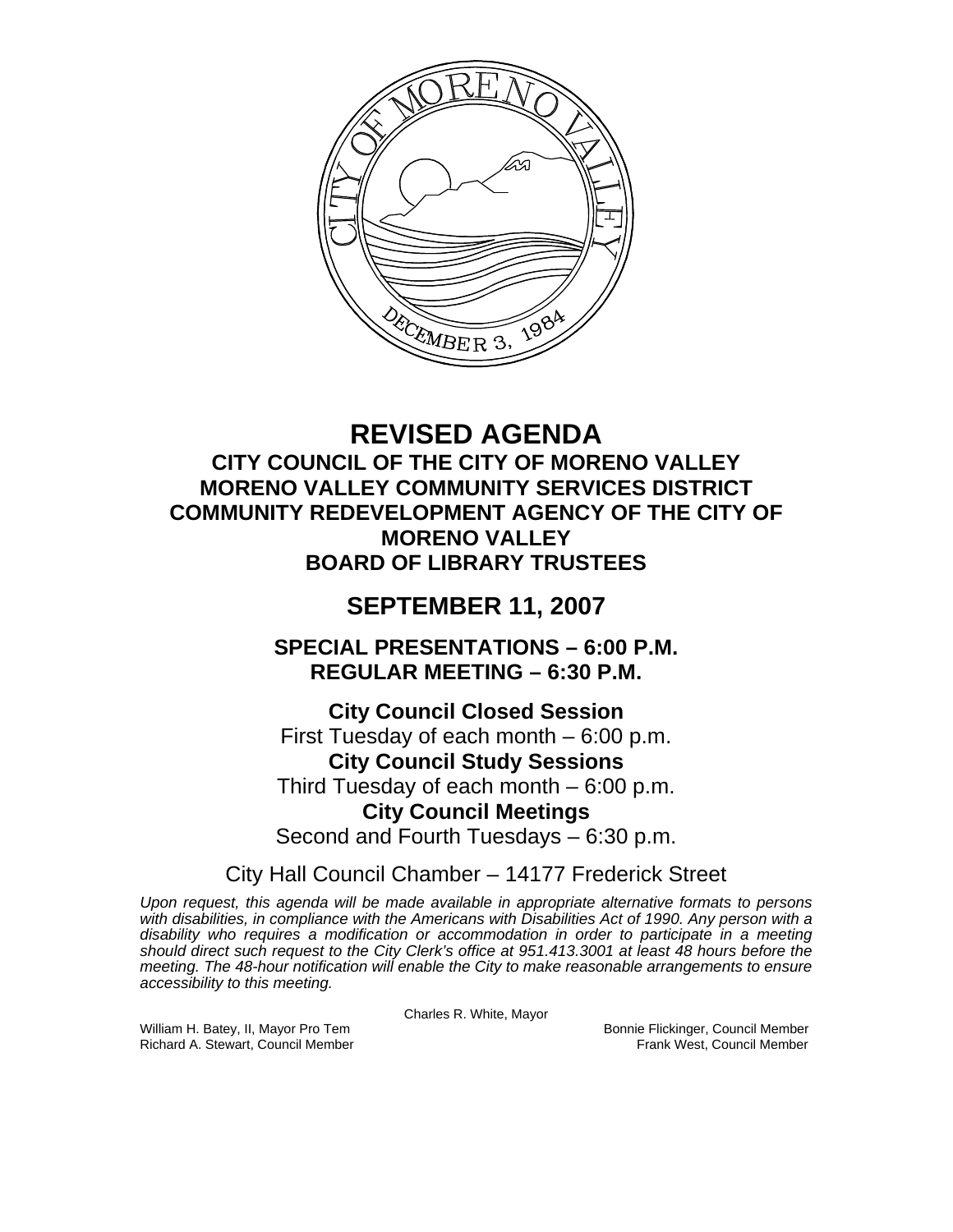## **REVISED AGENDA CITY COUNCIL OF THE CITY OF MORENO VALLEY SEPTEMBER 11, 2007**

# **CALL TO ORDER**

# SPECIAL PRESENTATIONS – 6:00 p.m.

- 1. Workforce Housing Grant \*\*
- 2. Firefighter of the Quarter Fire Captain Silvio Lanzas
- 3. Volunteer of the Year Award George Riechers, Police Volunteer
- 4. MVTV-3's Award of Excellence trophy from Pegasus
- 5. Recognition of Principal Tony Knapp by Cable Leaders in Learning for his NASA Explorer School
- 6. Proclamation Designating September 17 23 as Constitution Week

# **\*\* Revision**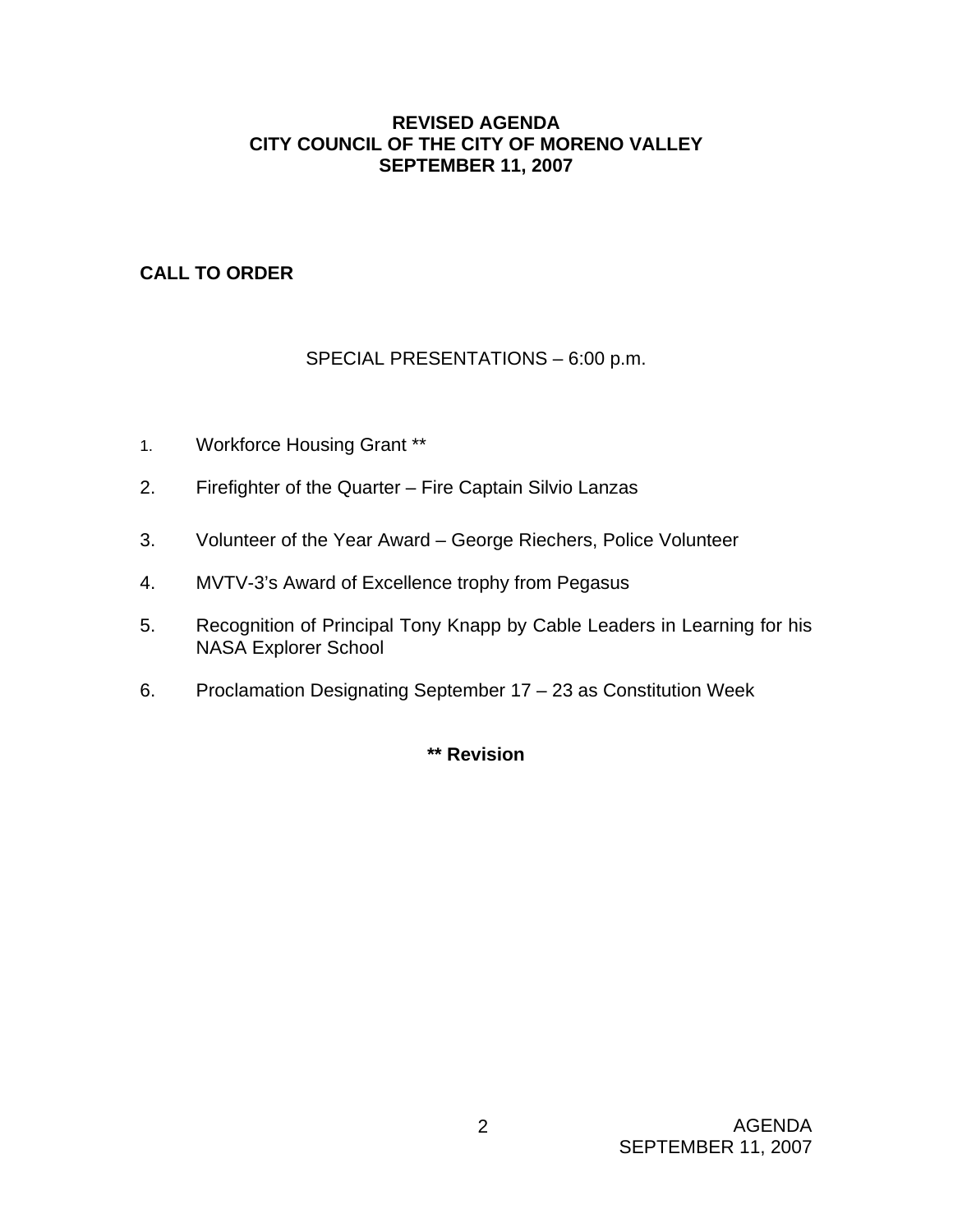#### **REVISED AGENDA JOINT MEETING OF THE CITY COUNCIL OF THE CITY OF MORENO VALLEY MORENO VALLEY COMMUNITY SERVICES DISTRICT COMMUNITY REDEVELOPMENT AGENCY OF THE CITY OF MORENO VALLEY, AND THE BOARD OF LIBRARY TRUSTEES**

### **REGULAR MEETING - 6:30 P.M. SEPTEMBER 11, 2007**

**CALL TO ORDER** (Joint Meeting of the City Council, Community Services District, Community Redevelopment Agency, and the Board of Library Trustees actions taken at the Joint Meeting are those of the Agency indicated on each Agenda item)

## **PLEDGE OF ALLEGIANCE**

**INVOCATION** – Dr. Albert Peyrefitte, House of the Lord

#### **ROLL CALL**

#### **INTRODUCTIONS**

PUBLIC COMMENTS **ON MATTERS ON THE AGENDA** WILL BE TAKEN UP AS THE ITEM IS CALLED FOR BUSINESS, BETWEEN STAFF'S REPORT AND CITY COUNCIL DELIBERATION (SPEAKER SLIPS MAY BE TURNED IN UNTIL THE ITEM IS CALLED FOR BUSINESS.)

PUBLIC COMMENTS **ON MATTERS NOT ON THE AGENDA** UNDER THE JURISDICTION OF THE CITY COUNCIL WILL BE HEARD PRIOR TO CITY COUNCIL REPORTS AND CLOSING COMMENTS. IN THE EVENT THAT THE AGENDA ITEM FOR SUCH PUBLIC COMMENTS HAS NOT BEEN CALLED BY 9:00 P.M., IT SHALL BE CALLED AS THE NEXT ITEM OF BUSINESS FOLLOWING THE CONCLUSION OF ANY ITEM BEING HEARD AT 9:00 P.M. Those wishing to speak should submit a BLUE speaker slip to the Bailiff. There is a three-minute limit per person. All remarks and questions shall be addressed to the presiding officer or to the City Council and not to any individual Council member, staff member or other person.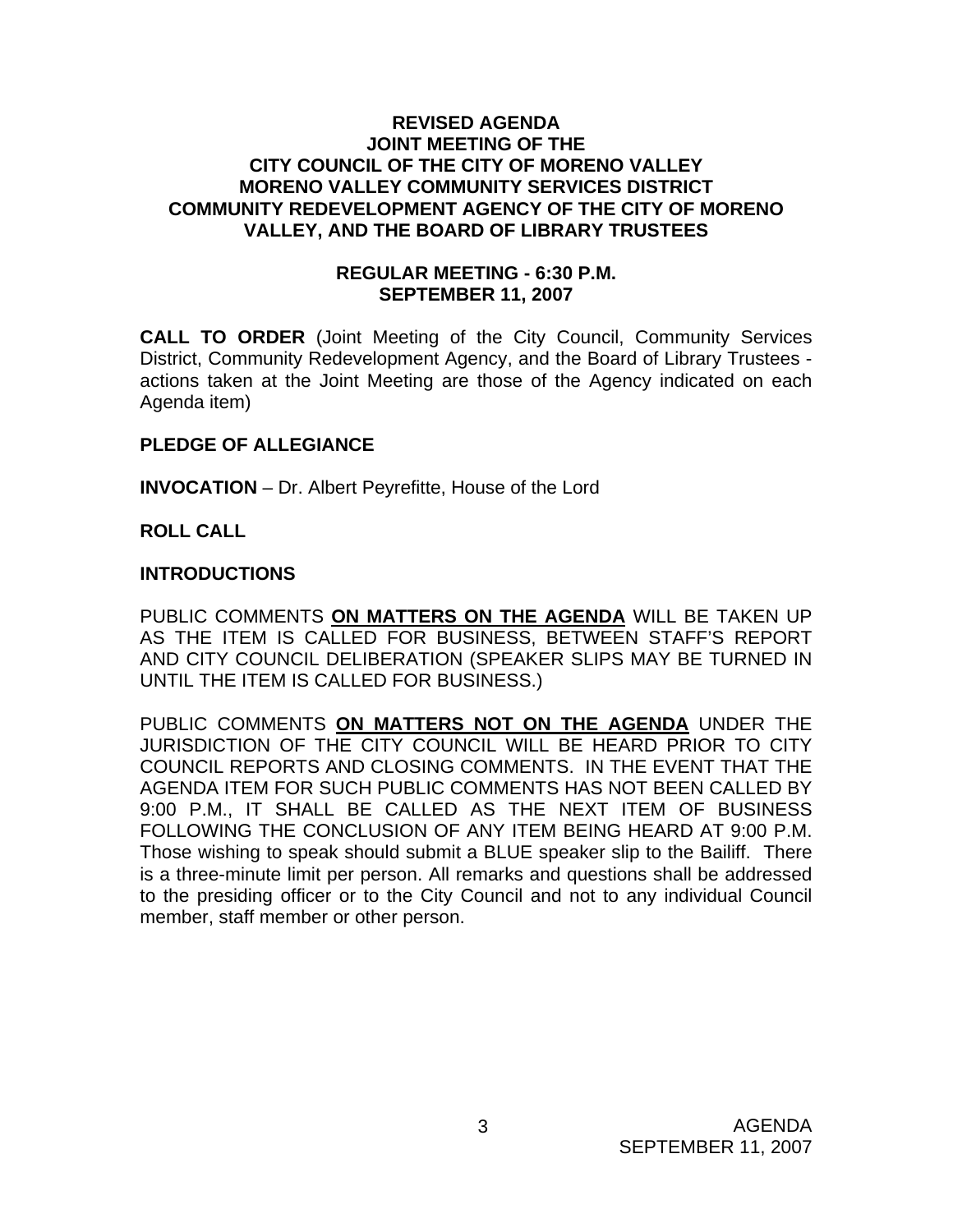## **JOINT CONSENT CALENDARS (SECTIONS A-D)**

All items listed under the Consent Calendars, Sections A, B, C, and D are considered to be routine and non-controversial, and may be enacted by one motion unless a member of the Council, Community Services District, Redevelopment Agency or the Board of Library Trustees requests that an item be removed for separate action. The motion to adopt the Consent Calendars is deemed to be a separate motion by each Agency and shall be so recorded by the City Clerk. Items withdrawn for report/discussion will be heard after public hearing items.

## **A. CONSENT CALENDAR** - **CITY COUNCIL**

- A1. ORDINANCES READING BY TITLE ONLY Recommendation: Waive reading of all Ordinances.
- A2. FINAL MAP 30316 EXECUTE THE GRANT DEEDS TRANSFERRING FEE-TITLE INTEREST IN LOTS "Q", "R", & "S" TO THE MORENO VALLEY RANCH – WEST VILLAGE HOMEOWNERS ASSOCIATION, NORTH SIDE OF IRIS AVENUE AND WEST OF NASON STREET (Report of: Public Works Department)

**Recommendation:** Authorize the Mayor to execute the Grant Deeds for Lots "Q," "R," and "S" of Final Map 30316 transferring fee-title interest to the Moreno Valley Ranch – West Village Homeowners Association.

A3. ADOPT A NEGATIVE DECLARATION (ND) FOR DAY STREET ROADWAY IMPROVEMENTS FROM ALESSANDRO BOULEVARD TO COTTONWOOD AVENUE PROJECT NO. 02- 89266920 (Report of: Public Works Department)

**Recommendation:** Adopt a Negative Declaration (ND) for Day Street Roadway Improvements from Alessandro Boulevard to Cottonwood Avenue.

A4. APPROVE AND EXECUTE THE PURCHASE AGREEMENT FOR THE PARTIAL ACQUISITION OF APN 260-040-003 FOR THE PIGEON PASS ROAD WIDENING PROJECT FROM CLIMBING ROSE DRIVE TO THE NORTHERN CITY LIMITS AND AUTHORIZE THE FINANCE DIRECTOR TO WIRE TRANSFER FUNDS INTO ESCROW (Report of: Public Works Department)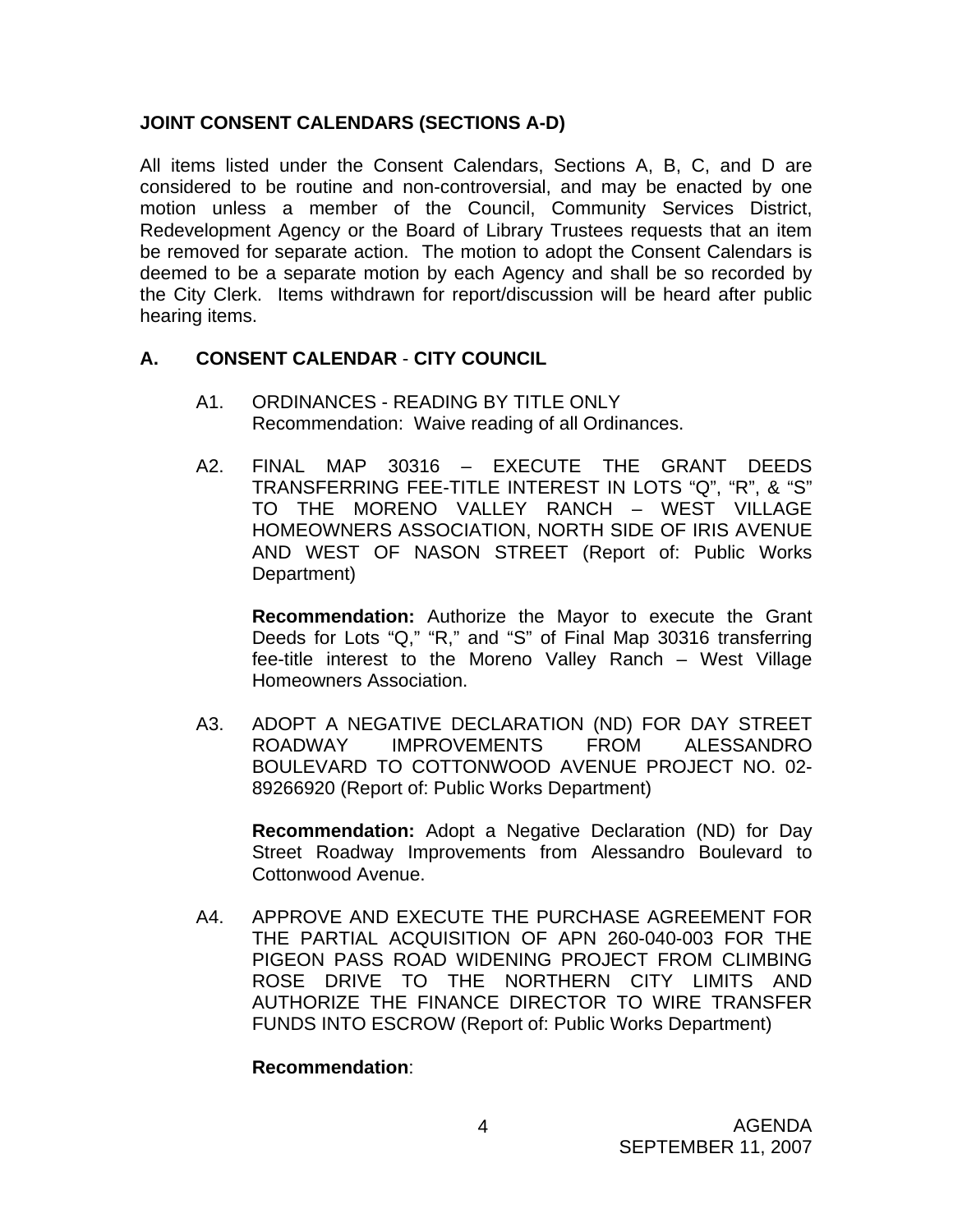- 1. Approve and execute the purchase agreement for the partial acquisition of APN 260-040-003; and
- 2. Authorize the Finance Director to wire transfer funds into escrow in the amount of \$17,000 for the acquisition and an additional amount of \$4,000 for escrow fees for the partial acquisition of APN 260-040-003.
- A5. NOTICE OF COMPLETION AND ACCEPTANCE OF THE PROFESSIONAL CONSULTANT SERVICES FOR ARTERIALS TRAFFIC SIGNAL COORDINATION TIMING PLANS - PROJECT NO. 06-13768125 (Report of: Public Works Department)

**Recommendation:** Accept the work as complete for Professional Consultant Services by Katz, Okitsu & Associates, Inc., 17852 E. Seventeenth Street, Suite 102, Tustin, California 92780-2142, for development and implementation of traffic signal coordination timing plans for five major arterials.

A6. TRACT MAP 30714 – REDUCE FAITHFUL PERFORMANCE BOND AND ADOPT THE RESOLUTION AUTHORIZING ACCEPTANCE OF THE PUBLIC IMPROVEMENTS AS COMPLETE AND ACCEPTING PINTO COURT, YEARLING COURT, ARABIAN COURT, BRONCO LANE, AND THE PORTIONS OF ROJO TIERRA, AND CREMELLO WAY ASSOCIATED WITH THE PROJECT INTO THE CITY'S MAINTAINED STREET SYSTEM; DEVELOPER – K. HOVNANIAN FORECAST HOMES, ONTARIO, CA 91761 (Report of: Public Works Department)

#### **Recommendation:**

1. Adopt Resolution No. 2007- 100 authorizing the acceptance of the public improvements for Tract Map 30714 as complete and accepting Pinto Court, Yearling Court, Arabian Court, Bronco Lane, and the portions of Rojo Tierra, and Cremello Way associated with the project into the City's maintained street system; and

#### Resolution No. 2007-100

 A Resolution of the City Council of the City of Moreno Valley, California, Authorizing the Acceptance of the Public Improvements as Complete within Tract Map 30714 and accepting Pinto Court, Yearling Court, Arabian Court, Bronco Lane, and the portions of Rojo Tierra, and Cremello Way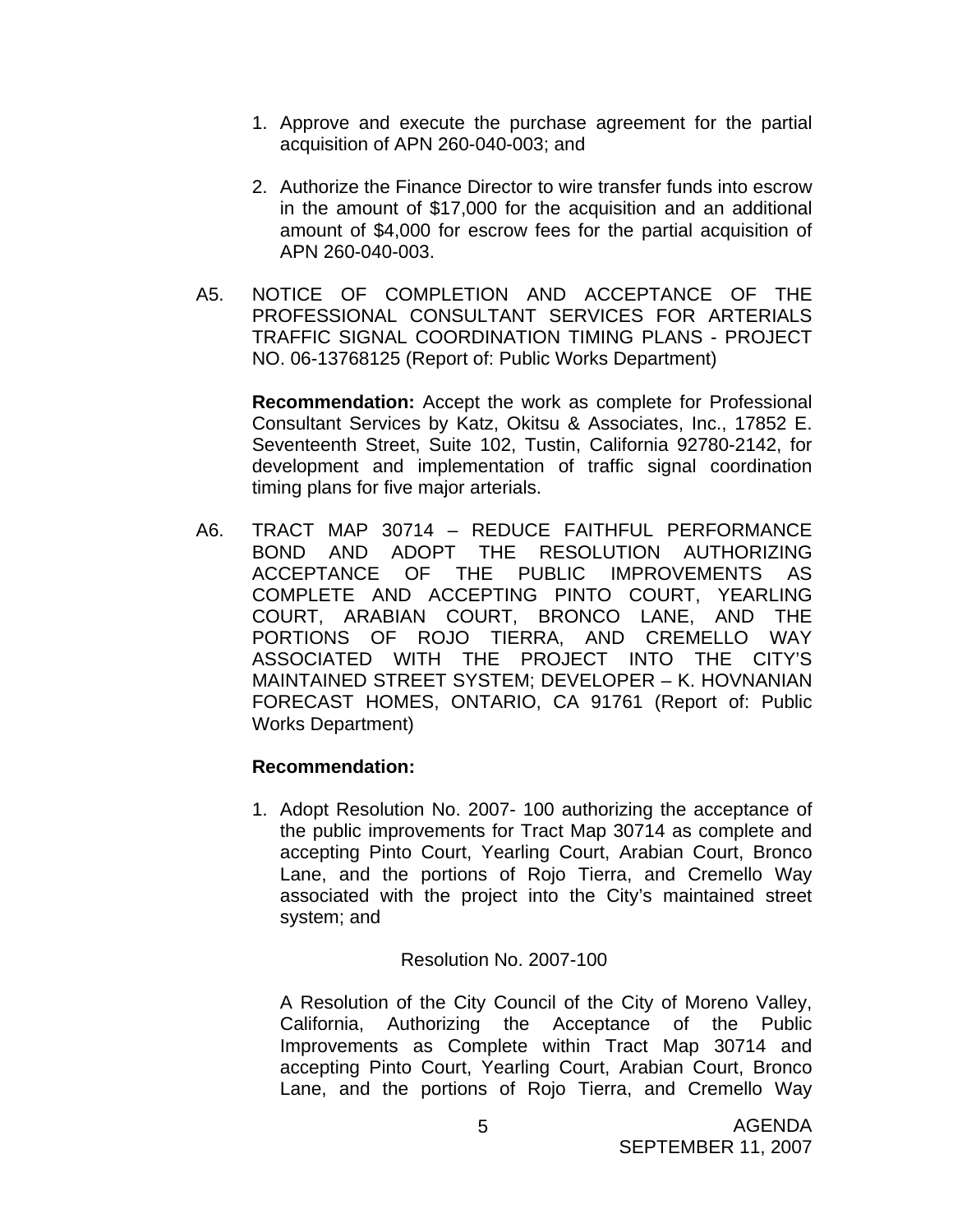Associated with the Project Into the City's Maintained Street System

- 2. Authorize the City Engineer to execute the 90% reduction to the Faithful Performance Bond, exonerate the Material and Labor Bond in 90 days if there are no stop notices or liens on file with the City Clerk, and exonerate the final 10% of the Faithful Performance Bond in one year when all clearances are received.
- A7. PA05-0049 REDUCE FAITHFUL PERFORMANCE BOND AND ADOPT THE RESOLUTION AUTHORIZING ACCEPTANCE OF THE PUBLIC IMPROVEMENTS AS COMPLETE AND ACCEPTING THE PORTION OF INDIAN STREET ASSOCIATED WITH THE PROJECT INTO THE CITY'S MAINTAINED STREET SYSTEM; DEVELOPER – INDIAN STREET LLC, WALNUT, CA 91789 (Report of: Public Works Department)

#### **Recommendation:**

1. Adopt Resolution No. 2007-101 authorizing the acceptance of the public improvements for PA05-0049 as complete and accepting the portion of Indian Street associated with the project into the city's maintained street system; and

Resolution No. 2007-101

 A Resolution of the City Council of the City of Moreno Valley, California, Authorizing the Acceptance of the Public Improvements as Complete within PA05-0049, and Accepting the Portion of Indian Street Associated with the Project into the City's Maintained Street System

- 2. Authorize the City Engineer to execute the 90% reduction to the Faithful Performance Bond, exonerate the Material and Labor Bond in 90 days if there are no stop notices or liens on file with the City Clerk, and exonerate the final 10% of the Faithful Performance Bond in one year when all clearances are received.
- A8. TRACT MAP 30476 REDUCE FAITHFUL PERFORMANCE BOND AND ADOPT THE RESOLUTION AUTHORIZING ACCEPTANCE OF THE PUBLIC IMPROVEMENTS AS COMPLETE AND ACCEPTING SADDLEBRED LANE, CHAPPARAL WAY, TACK LANE, HOLSTEIN DRIVE, HAFLINGER COURT, BLAZER COURT, AND THE PORTIONS OF VIA XAVIER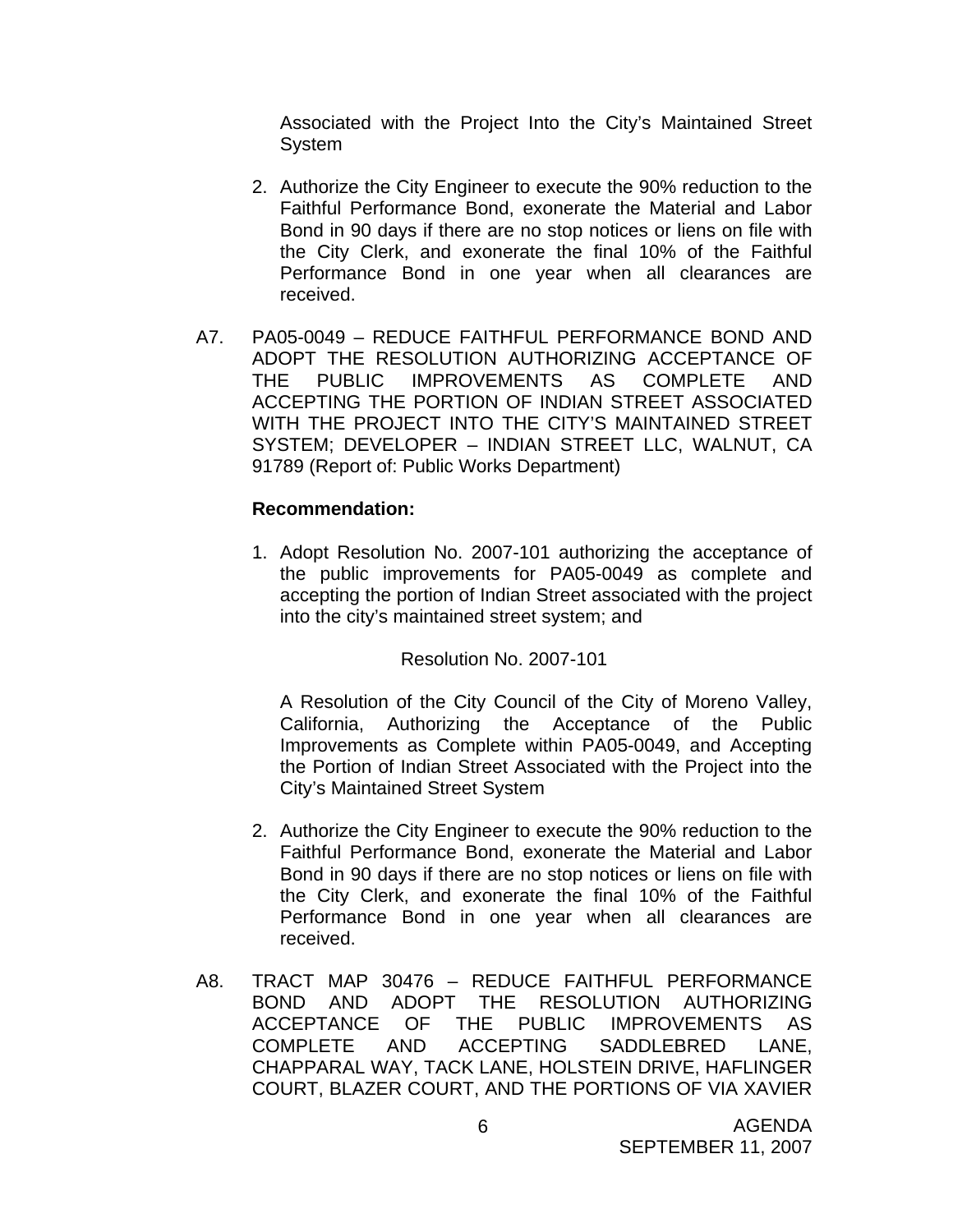AND ROJO TIERRA ASSOCIATED WITH THE PROJECT INTO THE CITY'S MAINTAINED STREET SYSTEM, DEVELOPER – K. HOVNANIAN FORECAST HOMES, INC., ONTARIO, CA 91761 (Report of: Public Works Department)

## **Recommendation:**

1. Adopt Resolution No. 2007-102 authorizing the acceptance of the public improvements for Tract Map 30476 as complete and accepting Saddlebred Lane, Chapparal Way, Tack Lane, Holstein Drive, Haflinger Court, Blazer Court, and the portions of Via Xavier and Rojo Tierra associated with the project into the City's maintained street system; and

## Resolution No. 2007-102

 A Resolution of the City Council of the City of Moreno Valley, California, Authorizing the Acceptance of the Public Improvements as Complete within Tract Map 30476, and Accepting Saddlebred Lane, Chapparal Way, Tack Lane, Holstein Drive, Haflinger Court, Blazer Court, and the Portions of Via Xavier and Rojo Tierra Associated with the Project Into the City's Maintained Street System

- 2. Authorize the City Engineer to execute the 90% reduction to the Faithful Performance Bond, exonerate the Material and Labor Bond in 90 days if there are no stop notices or liens on file with the City Clerk, and exonerate the final 10% of the Faithful Performance Bond in one year when all clearances are received.
- A9. TRACT MAP 32018 SINGLE FAMILY RESIDENTIAL PROJECT – AMENDMENT TO AGREEMENT FOR PUBLIC IMPROVEMENTS (TIME EXTENSION), COTTONWOOD AVENUE, BETWEEN PERRIS BOULEVARD AND KITCHING STREET, DEVELOPER – YH COTTONWOOD LLC, RANCHO CUCAMONGA, CA 91730 (Report of: Public Works Department)

- 1. Authorize the Mayor to execute the Amendment to Agreement for Public Improvements for Tract Map 32018;
- 2. Instruct the City Clerk to forward the completed Amendment to Agreement for Public Improvements to the County Recorder's Office for recordation; and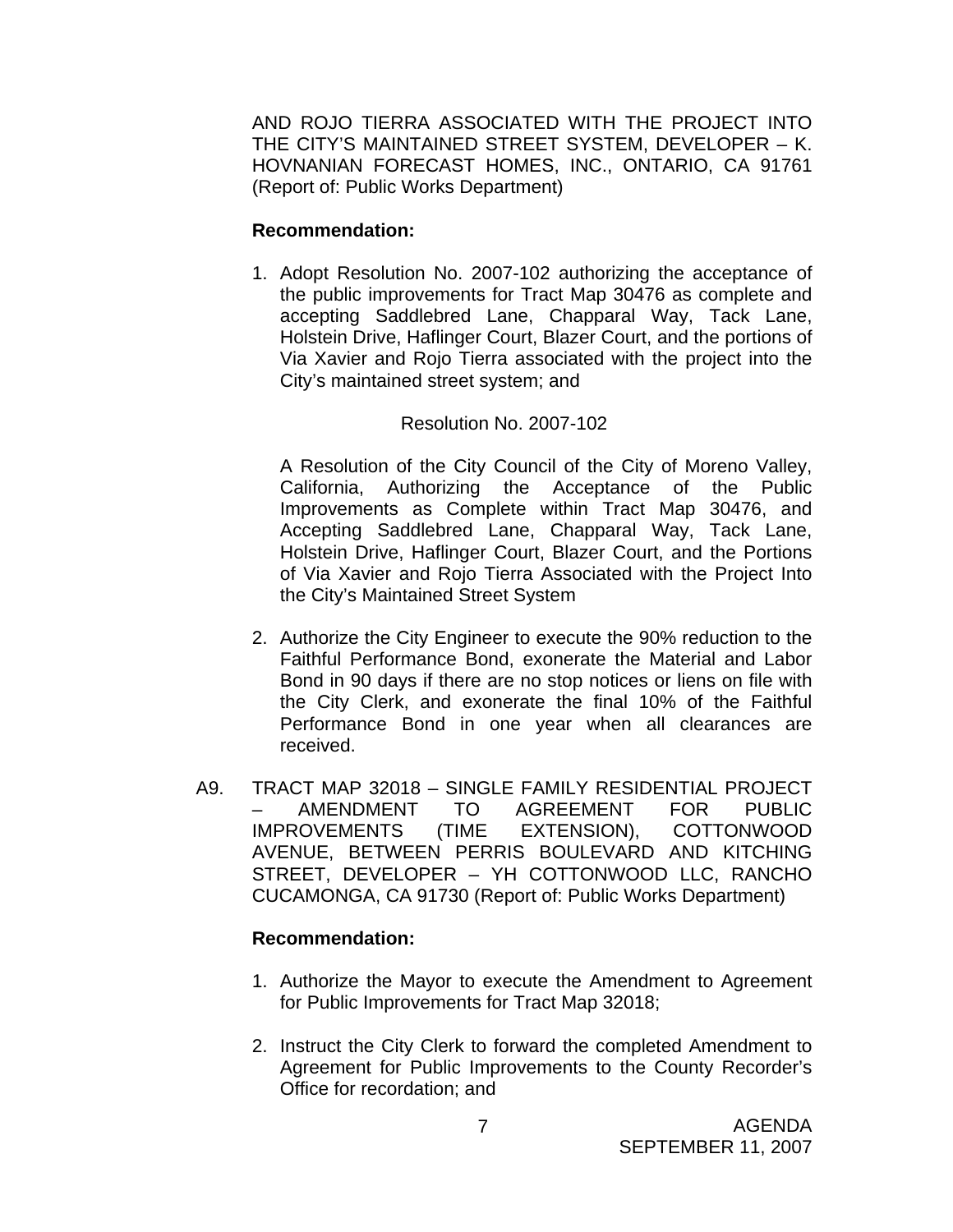- 3. Authorize the City Engineer to execute any future time extension amendments to the agreement, subject to City Attorney approval, if the required public improvements are not completed within said timeframe.
- A10. CALIFORNIA OFFICE OF TRAFFIC SAFETY "SOBRIETY CHECKPOINT MINI-GRANT PROGRAM FOR LOCAL LAW ENFORCEMENT AGENCIES" GRANT (Report of: Police Department)

**Recommendation:** Approve the grant application and authorize acceptance (if granted) of the California Office of Traffic Safety (OTS) "Sobriety Checkpoint Mini-Grant Program for Local Law Enforcement Agencies" in the amount of \$110,406.24 for a twelvemonth period beginning October 1, 2007, and ending September 30, 2008.

A11. MINUTES - REGULAR MEETING OF AUGUST 28, 2007 (Report of: City Clerk's Department)

**Recommendation:** Approve as submitted.

A12. 2007 LEGISLATIVE UPDATE (Report of: Assistant to the City Manager)

**Recommendation:** Receive and file the informational report.

A13. RESOLUTION ESTABLISHING MANAGEMENT/CONFIDENTIAL BARGAINING UNIT (Report of: Human Resources Department)

#### **Recommendation:**

 Adopt Resolution No. 2007-105 designating management/confidential employees as a separate bargaining unit in accordance with the Meyers-Milias-Brown Act.

Resolution No. 2007-105

 A Resolution of the City Council of the City of Moreno Valley Designating Management/Confidential Employees as a Separate Bargaining Unit in Accordance with the Meyers-Milias-Brown Act

# **B. CONSENT CALENDAR** - **COMMUNITY SERVICES DISTRICT**

B1. ORDINANCES - READING BY TITLE ONLY Recommendation: Waive reading of all Ordinances.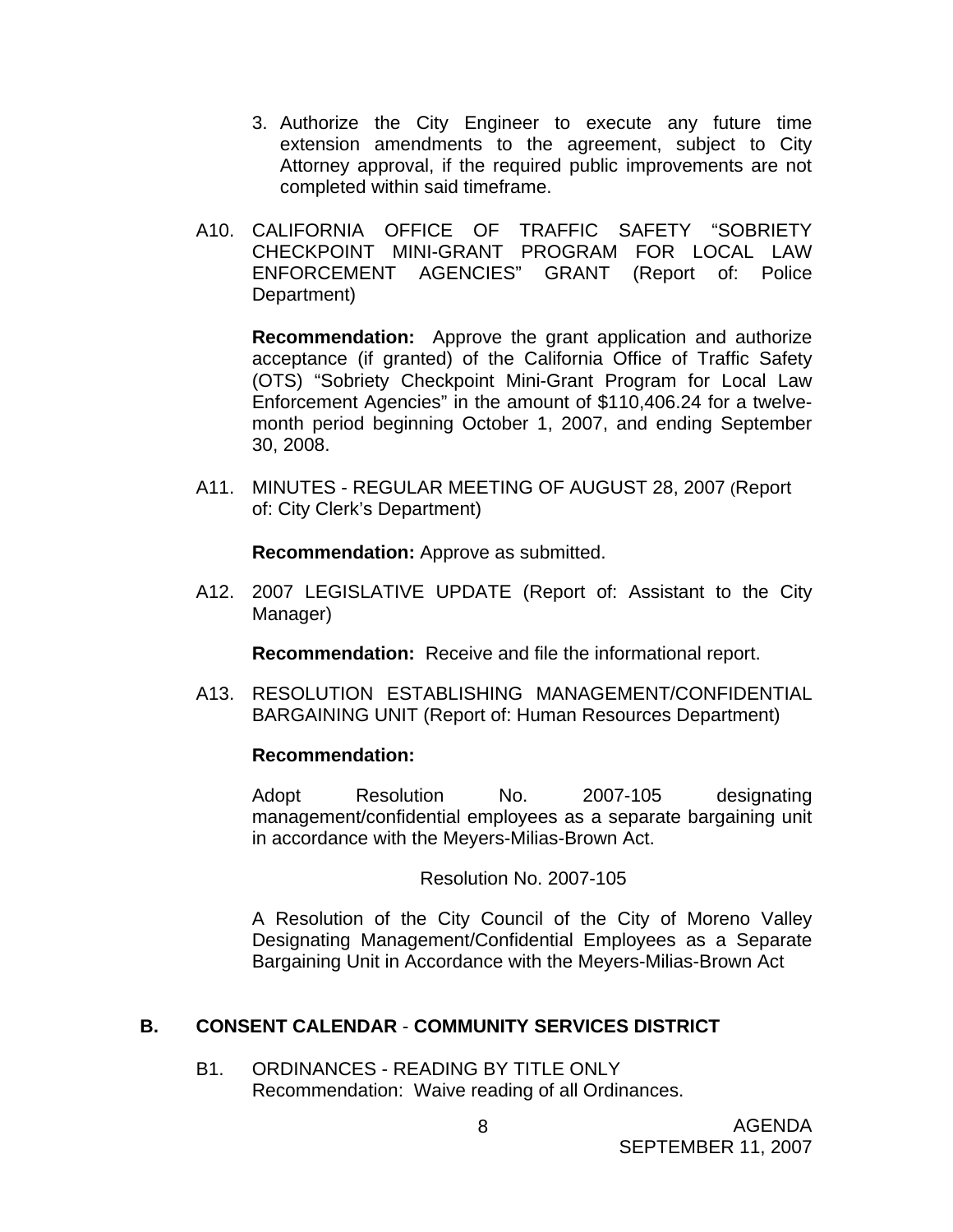B2. FINAL MAP 32715 - APPROVAL OF MAINTENANCE AGREEMENT BY AND BETWEEN MORENO VALLEY COMMUNITY SERVICES DISTRICT AND MORENO VALLEY HOMES, INC. (Report of: Public Works Department)

#### **Recommendation:**

- 1. Approve the Maintenance Agreement by and between the CSD and Moreno Valley Homes, Inc.;
- 2. Authorize the Mayor in his capacity as President of the CSD to execute the Maintenance Agreement;
- 3. Authorize the City Attorney to act on behalf of the CSD to work with Moreno Valley Homes, Inc. to draft modifications or amendments to the Maintenance Agreement as necessary from time to time to clarify the intent and effectuate the provisions of said Agreement;
- 4. Authorize the City Treasurer to invest the required Trust Funds pursuant to Section 7 of the Maintenance Agreement;
- 5. Authorize the City Manager to act on behalf of the CSD to execute modifications or amendments to the Maintenance Agreement as prepared by the City Attorney; and
- 6. Authorize the City Clerk to transmit the executed Maintenance Agreement to the Office of the Recorder for the County of Riverside for recordation.
- B3. FINAL MAPS 30316, 30318, 30319, 30320, 30320-1, 30321, 30476 AND 30714--APPROVAL OF MAINTENANCE AGREEMENT BY AND BETWEEN MORENO VALLEY COMMUNITY SERVICES DISTRICT AND MORENO VALLEY RANCH-WEST VILLAGE HOMEOWNERS ASSOCIATION (Report of: Public Works Department)

- 1. Approve the Maintenance Agreement by and between the CSD and Moreno Valley Ranch-West Village Homeowners Association;
- 2. Authorize the Mayor in his capacity as President of the CSD to execute the Maintenance Agreement;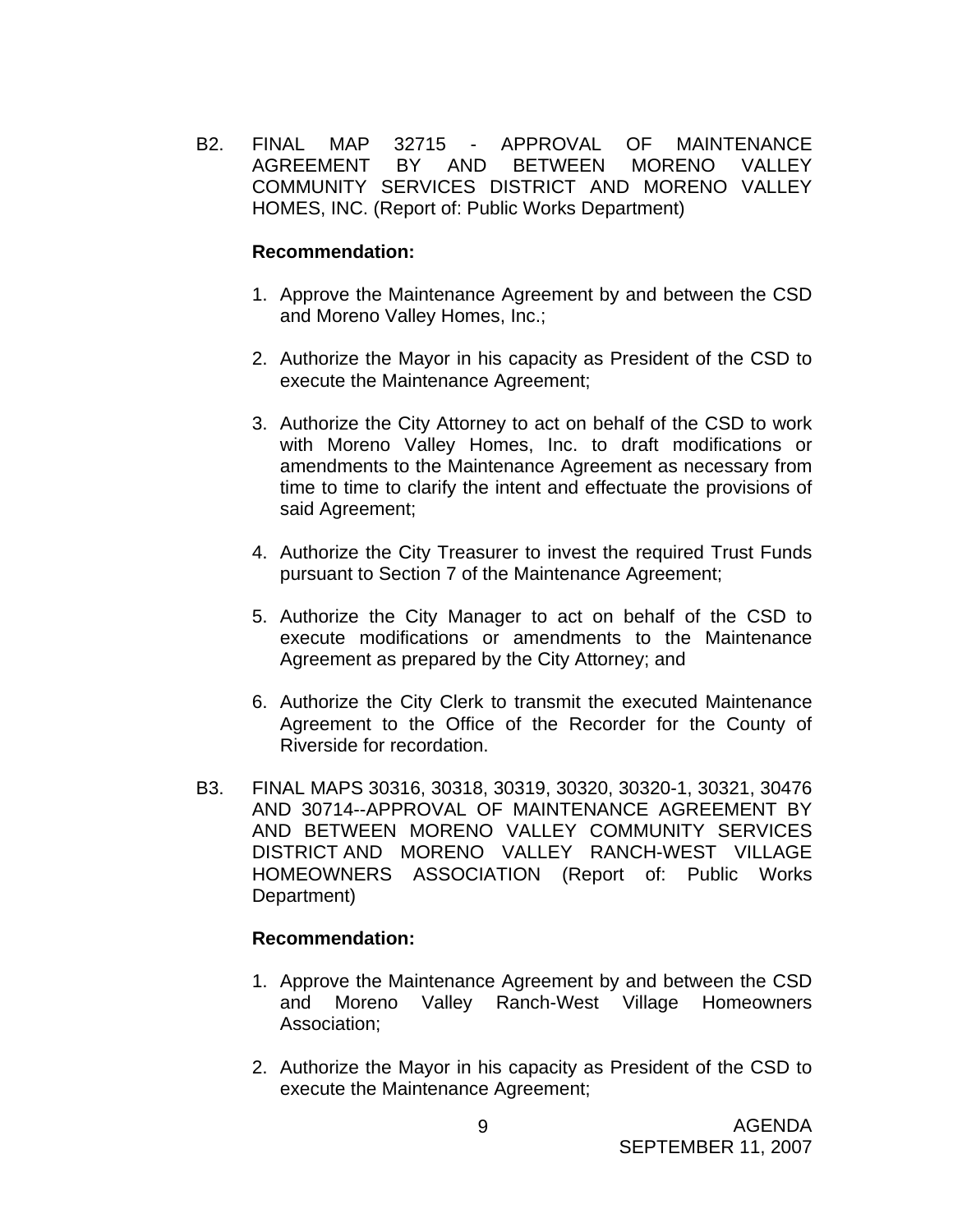- 3. Authorize the City Attorney to act on behalf of the CSD to work with Moreno Valley Ranch-West Village Homeowners Association to draft modifications or amendments to the Maintenance Agreement as necessary from time to time to clarify the intent and effectuate the provisions of said Agreement;
- 4. Authorize the City Treasurer to invest the required Trust Funds pursuant to Section 7 of the Maintenance Agreement;
- 5. Authorize the City Manager to act on behalf of the CSD to execute modifications or amendments to the Maintenance Agreement as prepared by the City Attorney; and
- 6. Authorize the City Clerk to transmit the executed Maintenance Agreement to the Office of the Recorder for the County of Riverside for recordation.
- B4. RECOMMENDATION TO APPROVE EXTENSION AGREEMENT ANNUAL MOWING CONTRACT OF PARKS AND CFD#1 DLS LANDSCAPE, INC. (Report of: Parks & Community Services Department)

#### **Recommendation:**

- 1. Approve the Extension Agreement for Annual Mowing Contract of Parks and CFD #1 to DLS Landscape, Inc., 32398 Dunlap Boulevard, Yucaipa, California 92399, in the total amount of \$187,740 (\$25,776 for CFD #1 and \$161,964 for park sites);
- 2. Authorize the Mayor to execute the Extension Agreement with the above-mentioned contractor; and
- 3. Authorize the Finance Director to issue a purchase order upon execution of the Extension Agreement to the above-mentioned contractor not to exceed the amount of \$187,740. Funds are available in CSD Zone A, account 161.76310.6261 and CFD #1 account 184.18410.6261.
- B5. MINUTES REGULAR MEETING OF AUGUST 28, 2007 (Report of: City Clerk's Department)

**Recommendation:** Approve as submitted.

B6. RECOMMENDATION TO AWARD CONTRACT FOR THE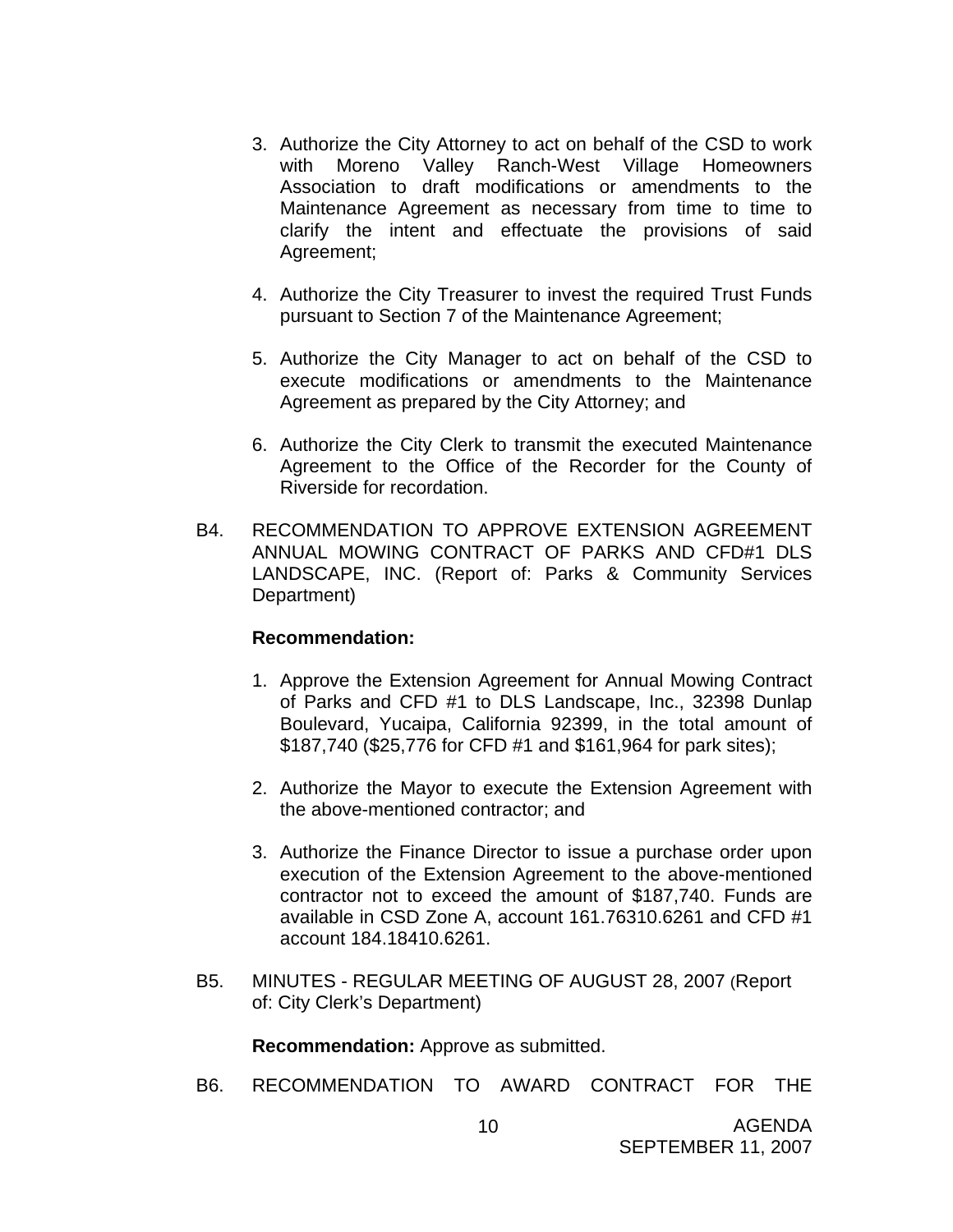PROFESSIONAL CONSULTANT DESIGN SERVICES FOR THE PARKS, RECREATION, AND OPEN SPACE COMPREHENSIVE PLAN (Report of: Parks & Community Services Department)

#### **Recommendation:**

- 1. Award the contract for Professional Consultant Design Services for the Parks, Recreation, and Open Space Comprehensive Plan to RGW Design Group, Inc., in the amount not to exceed \$175,000;
- 2. Authorize the Mayor to execute a Contract Agreement with RGW Design Group, Inc.; and
- 3. Authorize the Finance Director to issue a purchase order upon execution of the contract to RGW Design Group, Inc., not to exceed \$175,000.

## **C. CONSENT CALENDAR** - **COMMUNITY REDEVELOPMENT AGENCY**

- C1. ORDINANCES READING BY TITLE ONLY Recommendation: Waive reading of all Ordinances.
- C2. MINUTES REGULAR MEETING OF AUGUST 28, 2007 (Report of: City Clerk's Department)

**Recommendation:** Approve as submitted.

# **D. CONSENT CALENDAR** - **BOARD OF LIBRARY TRUSTEES**

- D1. ORDINANCES READING BY TITLE ONLY Recommendation: Waive reading of all Ordinances.
- D2. MINUTES REGULAR MEETING OF AUGUST 28, 2007 (Report of: City Clerk's Department)

**Recommendation:** Approve as submitted.

# **E. PUBLIC HEARINGS**

Questions or comments from the public on a Public Hearing matter are limited to five minutes per individual and must pertain to the subject under consideration.

 Those wishing to speak should complete and submit a GOLDENROD speaker slip to the Bailiff.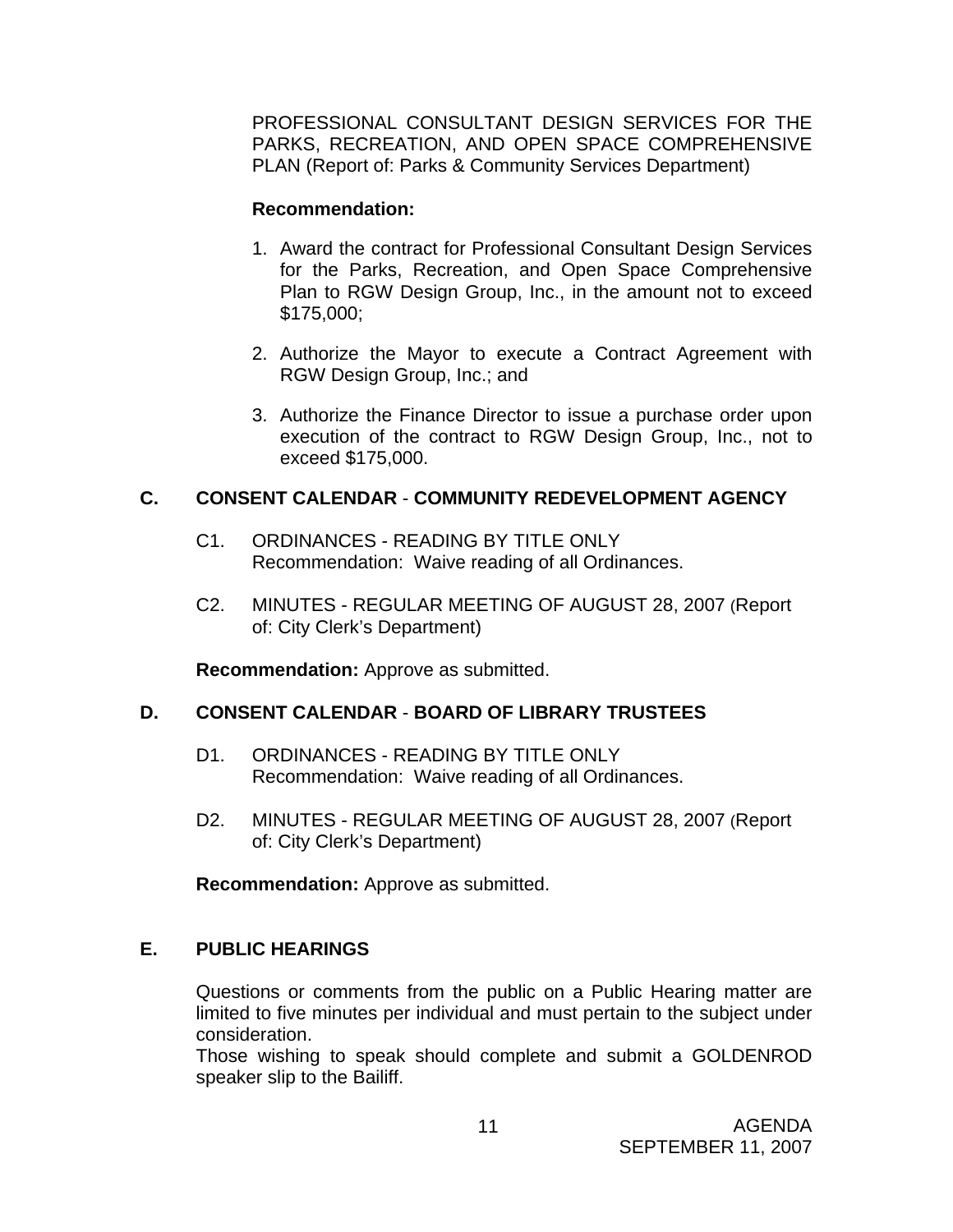E1. PUBLIC HEARING REGARDING THE MAIL BALLOT PROCEEDING (REBALLOT) FOR A PROPOSED INCREASE IN THE COMMUNITY SERVICES DISTRICT (CSD) ZONE D (PARKWAY LANDSCAPE MAINTENANCE) ANNUAL PARCEL CHARGE FOR TRACT 21597 (Report of: Public Works Department)

#### **Recommendation:**

That the City Council acting in their respective capacities as President and Members of the Board of Directors of the Moreno Valley CSD (the "CSD Board"), after conducting the public hearing to accept public comment:

- 1. Tabulate the mail ballots for the proposed CSD Zone D parcel charge for Tract 21597;
- 2. Verify and accept the result of the mail ballot proceeding as identified on the Official Tally Sheet and Assessor Parcel Number (APN) listing;
- 3. Receive and file with the City Clerk's office the accepted CSD Official Tally Sheet and APN listing; and
- 4. If approved, authorize and impose the approved CSD Zone D annual parcel charge for Tract 21597 and reinstate the CSD Zone D landscape services to the standard service level
- E2. PUBLIC HEARING REGARDING THE MAIL BALLOT PROCEEDINGS FOR TENTATIVE TRACT 31414 - BALLOTED ITEMS: NPDES RESIDENTIAL REGULATORY RATE SCHEDULE AND COMMUNITY SERVICES DISTRICT (CSD) ZONE B (RESIDENTIAL STREET LIGHTING); AND TENTATIVE PARCEL MAP 33361 - BALLOTED ITEMS: NPDES COMMERCIAL/INDUSTRIAL REGULATORY RATE SCHEDULE AND CSD ZONE E-4 (HIGH-SERVICE-LEVEL PARKWAY LANDSCAPE MAINTENANCE) (Report of: Public Works Department)

- 1. That the Mayor and Members of the City of Moreno Valley City Council, after conducting the public hearing to accept public comment:
	- a. Tabulate the National Pollutant Discharge Elimination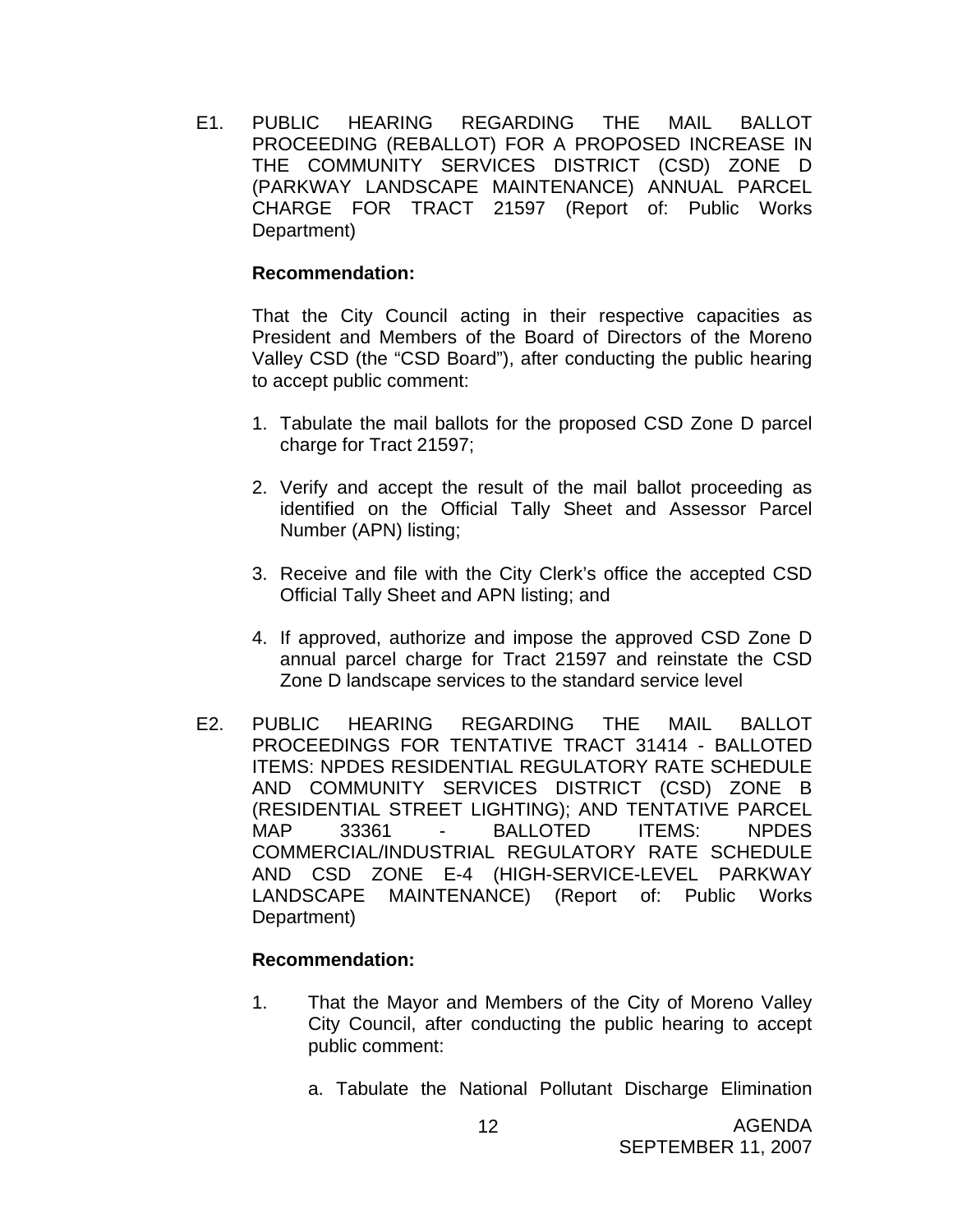System (NPDES) ballots for Tentative Tract 31414 and Tentative Parcel Map 33361;

- b. Verify and accept the results of the mail ballot proceedings as identified on the Official Tally Sheet and APN listing;
- c. Receive and file with the City Clerk's office the accepted Official Tally Sheet and Assessor Parcel Number (APN) listing; and
- d. If approved, authorize and impose the NPDES maximum residential regulatory rate to Tentative Tract 31414 (and all affected phases) and the NPDES maximum commercial/industrial regulatory rate to Tentative Parcel Map 33361.
- 2. That the President and Members of the Board of Directors of the Moreno Valley CSD, after conducting the public hearing to accept public comment:
	- a. Tabulate the CSD ballots for Tentative Tract 31414 (and all affected phases) and Tentative Parcel Map 33361;
	- b. Verify and accept the results of the mail ballot proceedings as identified on the Official Tally Sheet and APN listing:
	- c. Receive and file with the City Clerk's office the accepted Official Tally Sheet and APN listing; and
	- d. If approved, authorize and impose the CSD Zone B (Residential Street Lighting) annual parcel charge to Tentative Tract 31414 and the CSD Zone E-4 (High-Service-Level Parkway Landscape Maintenance) annual acreage charge to Tentative Parcel Map 33361.

## **F. ITEMS REMOVED FROM CONSENT CALENDARS FOR DISCUSSION OR SEPARATE ACTION**

# **G. REPORTS**

G1. FEDERAL LOBBYIST LEGISLATIVE REPORT – ORAL REPORT ONLY – NO WRITTEN MATERIAL PROVIDED (Report of: Assistant to the City Manager)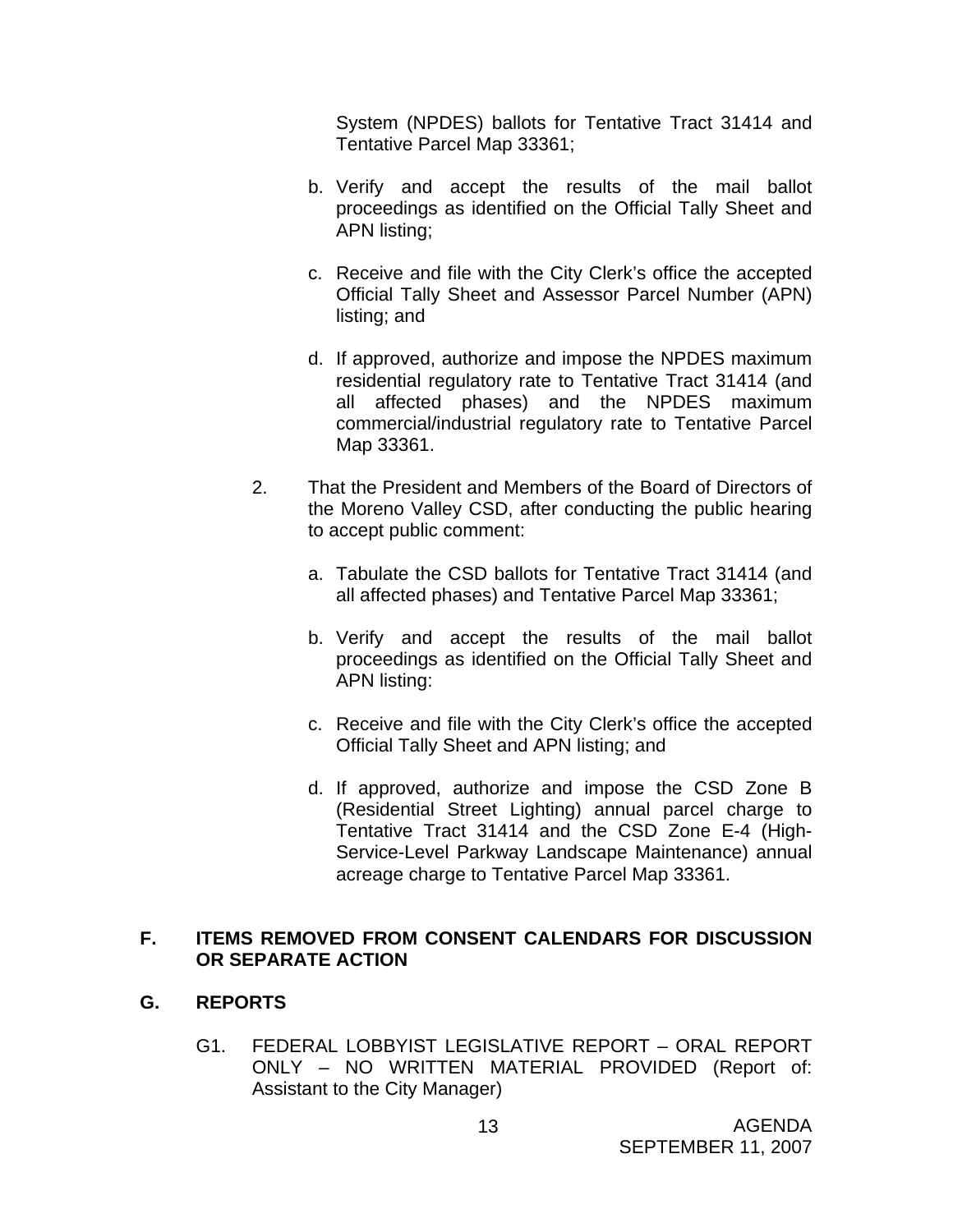G2. PROPOSED TOBACCO LICENSING ORDINANCE (Report of: Assistant to the City Manager)

#### **Recommendation:**

1. Introduce Ordinance No. 752, amending Title 5 of the City of Moreno Municipal Code, by adding a new Chapter 5.04, regarding the licensure of tobacco retailers;

# Ordinance No. 752

 An Ordinance of the City Council of the City of Moreno Valley, California, Amending Title 5 of the City of Moreno Valley Municipal Code, by Adding a New Chapter 5.04 Regarding the Licensure of Tobacco Retailers

 2. Adopt Resolution No. 2007-103, amending Resolution 2007- 43 to establish fees to recover the costs associated with the tobacco retailer license;

## Resolution No. 2007-103

 A Resolution of the City Council of the City of Moreno Valley, California, Amending Resolution 2007-43 to Establish Fees to Recover the Costs Associated with the Tobacco Retailer License

 3. Adopt Resolution No. 2007-104, designating the County of Riverside to perform the functions to administer, enforce, and prosecute Chapter 5.04 of the Moreno Valley Municipal Code, and authorizing the City Manager to take all actions necessary to implement said designation;

#### Resolution No. 2007-104

 A Resolution of the City Council of the City of Moreno Valley, California, Designating the County of Riverside to Perform the Functions to Administer, Enforce, and Prosecute Chapter 5.04 of the Moreno Valley Municipal Code, and Authorizing the City Manager to Take All Actions Necessary to Implement Said Designation

G3. CITY MANAGER'S REPORT (Informational Oral Presentation – not for Council action)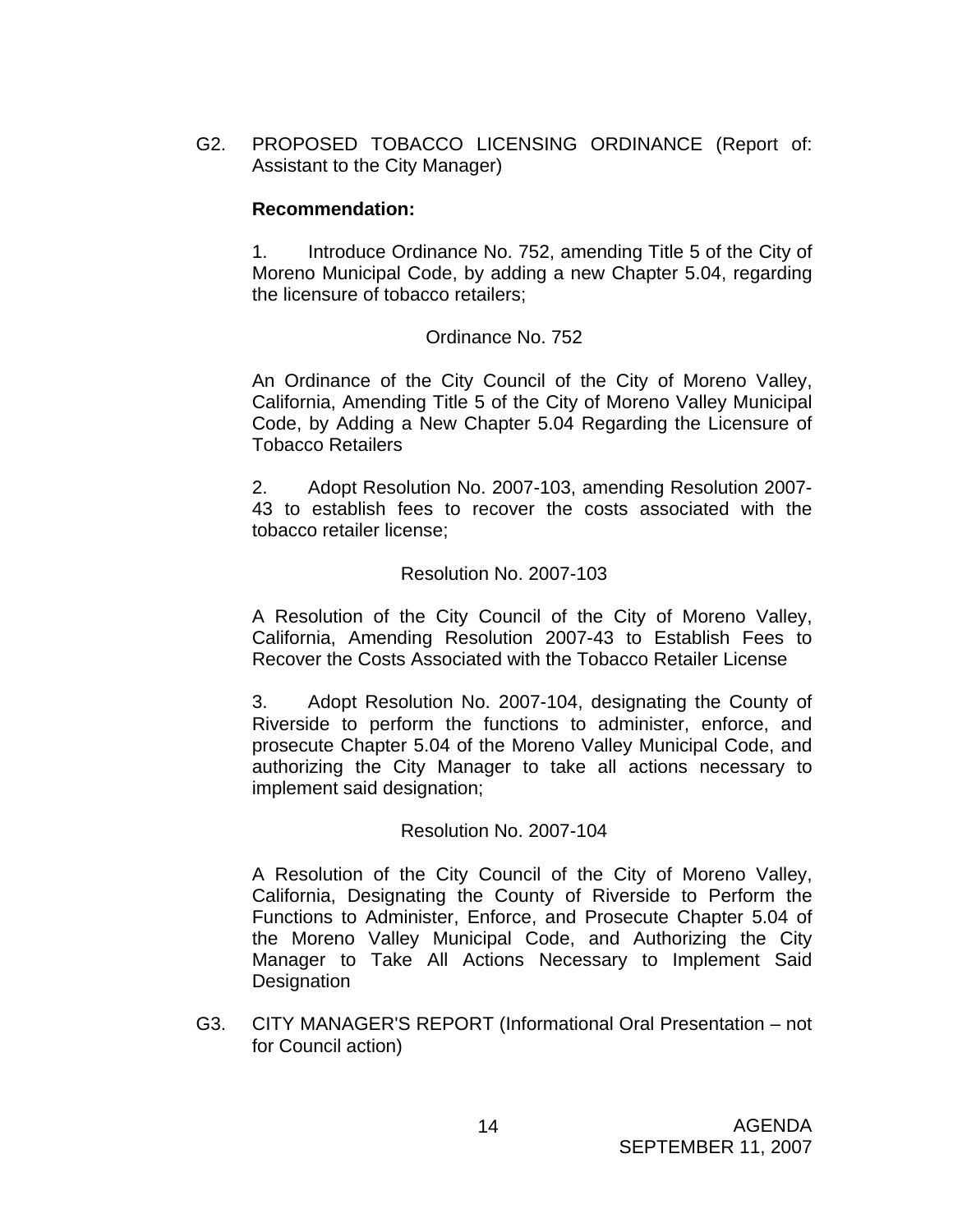# **H. LEGISLATIVE ACTIONS**

ORDINANCES - 1ST READING AND INTRODUCTION - NONE

ORDINANCES - 2ND READING AND ADOPTION

H1. ORDINANCE NO. 751 - AN ORDINANCE OF THE CITY COUNCIL OF THE CITY OF MORENO VALLEY, CALIFORNIA, ADDING SECTION 11.04.015 AND AMENDING SECTIONS 11.04.020, 11.04.030, 11.04.040 AND 11.04.050 OF CHAPTER 11.04 OF TITLE 11 OF THE CITY OF MORENO VALLEY MUNICIPAL CODE RELATING TO NIGHTTIME CURFEW (RECEIVED FIRST READING AND INTRODUCTION ON AUGUST 28, 2007 BY A 4-0- 1 VOTE, STEWART ABSENT) (Report: City Attorney's Department)

**Recommendation**: Adopt Ordinance No. 751.

Ordinance No. 751

 An Ordinance of the City Council of the City of Moreno Valley, California, Adding Section 11.04.015 and Amending Sections 11.04.020, 11.04.030, 11.04.040 and 11.04.050 of Chapter 11.04 of Title 11 of the City of Moreno Valley Municipal Code Relating to Nighttime Curfew

ORDINANCES - URGENCY ORDINANCES - NONE

RESOLUTIONS – NONE

PUBLIC COMMENTS **ON ANY SUBJECT NOT ON THE AGENDA** UNDER THE JURISDICTION OF THE CITY COUNCIL

Those wishing to speak should complete and submit a BLUE speaker slip to the Bailiff. There is a three-minute time limit per person. All remarks and questions shall be addressed to the presiding officer or to the City Council and not to any individual Council member, staff member or other person.

## **CLOSING COMMENTS AND/OR REPORTS OF THE CITY COUNCIL, COMMUNITY SERVICES DISTRICT, OR COMMUNITY REDEVELOPMENT AGENCY**